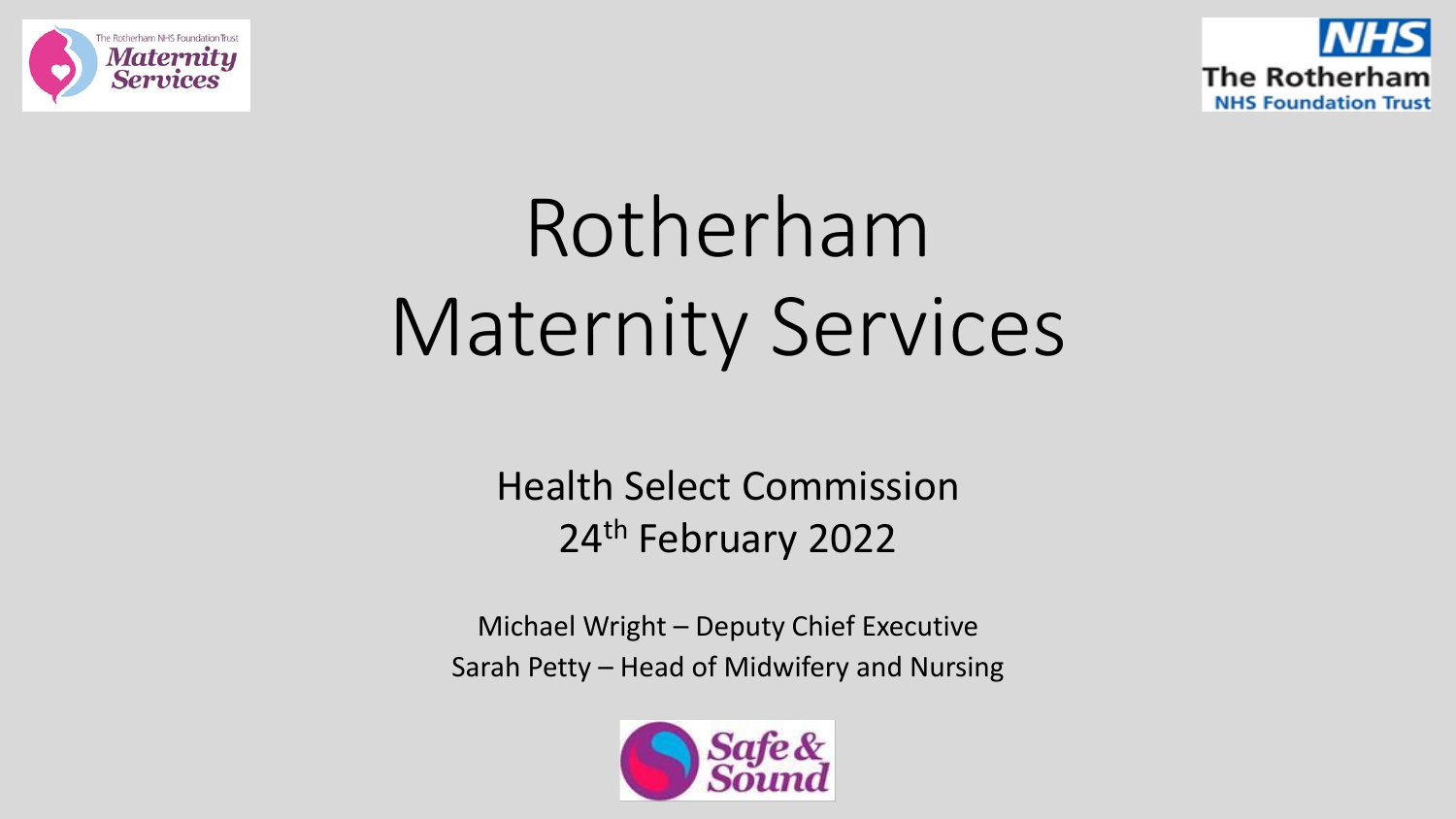## **Background**



### South Yorkshire and Bassetlaw Geographical Footprint

### During 2021 –

3100 women booked for maternity care under Rotherham Maternity Services

2513 women birthed under Rotherham Maternity Services

**Rotherham** has an industrial history of steel and chemical industries. The population is predominantly White (92.6%) although with several minority ethnic cohorts, largely clustered in the inner urban areas

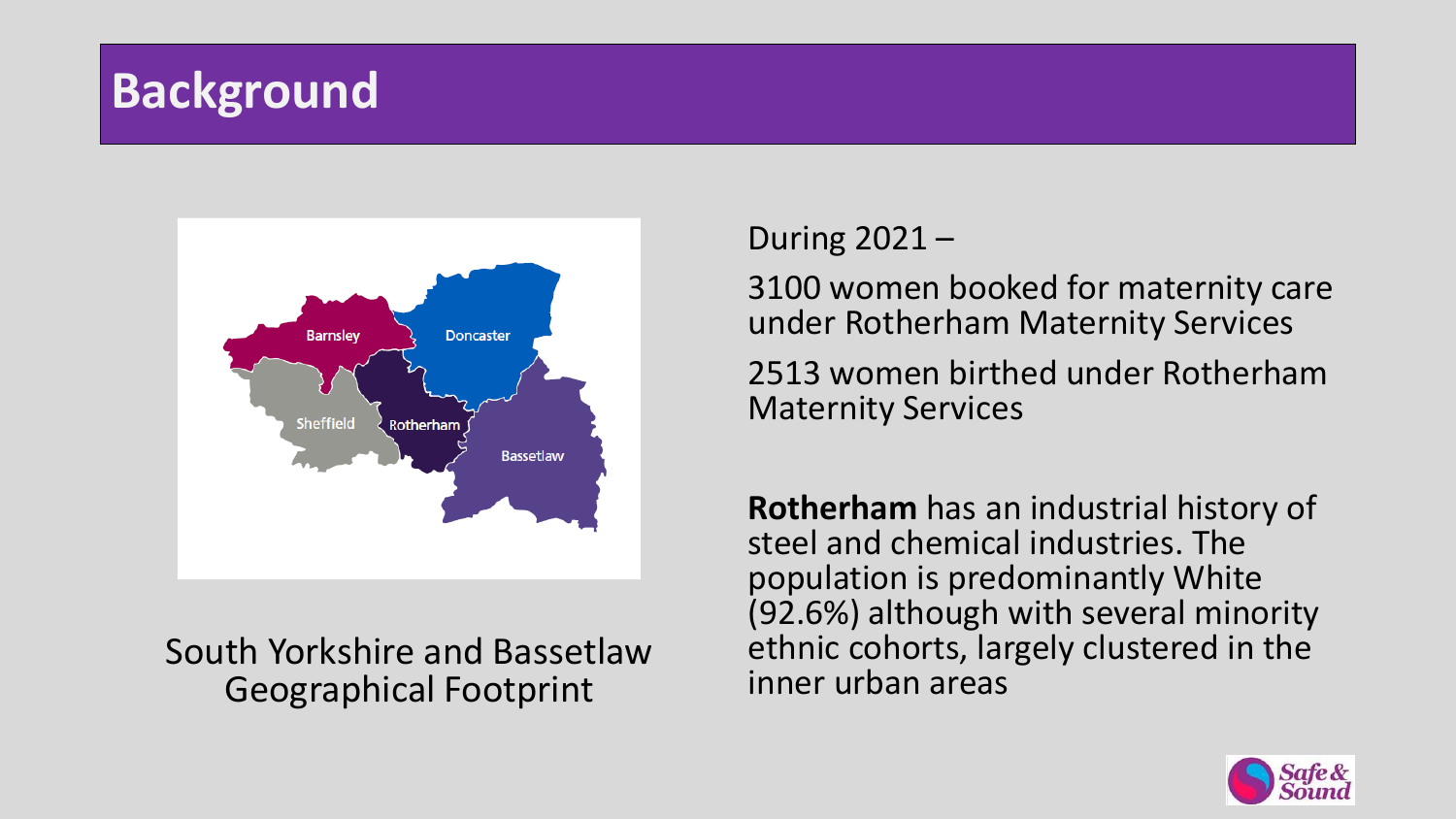## **Background**

#### **Population and birth rate 2019, by CCG based on ONS number of births and mid-year population estimates**

| <b>Clinical Commissioning</b><br>Group | Mid-2019<br><b>Estimate</b> |               | <b>Females Aged 15-44</b><br>years | <b>Maternities</b><br>2020-21 | Birth rate/1000<br>females 15-44 |  |
|----------------------------------------|-----------------------------|---------------|------------------------------------|-------------------------------|----------------------------------|--|
|                                        |                             | <b>Number</b> | %                                  |                               |                                  |  |
| <b>NHS Barnsley CCG</b>                | 246,866                     | 45,259        | 18.30%                             | 2,693                         | 59.5                             |  |
| <b>NHS Bassetlaw CCG</b>               | 117,459                     | 19,410        | 16.50%                             | 1,129                         | 58.2                             |  |
| <b>NHS Doncaster CCG</b>               | 311,890                     | 56,596        | 18.10%                             | 3,468                         | 61.3                             |  |
| NHS Rotherham CCG                      | 265,411                     | 48,474        | 18.30%                             | 2.827                         | 58.3                             |  |
| <b>NHS Sheffield CCG</b>               | 584,853                     | 129,508       | 22.10%                             | 5,949                         | 45.9                             |  |
| <b>SYB Footprint</b>                   | 1,526,479                   | 299,247       | 19.60%                             | 16,066                        | 53.7                             |  |
| <b>England</b>                         |                             |               | 18.8                               |                               | 58.0                             |  |

### **IMD 2019 Deprivation Score by CCG, Ministry of Housing, Communities and Local Government**

| <b>Clinical</b><br>Commissioning | <b>Rank of</b><br><b>Score</b> | <b>Proportion of</b><br><b>LSOAs in most Score</b> | Average | <b>IMD Average ScoreValue</b> |  |   |    |    |    |    |    |
|----------------------------------|--------------------------------|----------------------------------------------------|---------|-------------------------------|--|---|----|----|----|----|----|
| Group Name (2015)                |                                | deprived 10%                                       |         | $\mathbf 0$                   |  | 5 | 10 | 15 | 20 | 25 | 30 |
| England                          |                                |                                                    | 21.7    |                               |  |   |    |    |    |    |    |
| <b>SYB</b>                       |                                |                                                    | 28.3    |                               |  |   |    |    |    |    |    |
| <b>NHS Barnsley CCG</b>          | 39                             | 21.8%                                              | 29.6    |                               |  |   |    |    |    |    |    |
| <b>NHS Doncaster CCG</b>         | 41                             | 20.6%                                              | 29.1    |                               |  |   |    |    |    |    |    |
| NHS Rotherham CCG                | 46                             | 19.2%                                              | 28.3    |                               |  |   |    |    |    |    |    |
| <b>NHS Sheffield CCG</b>         | 50                             | 23.5%                                              | 27.6    |                               |  |   |    |    |    |    |    |
| <b>NHS Bassetlaw CCG</b>         | 90                             | 8.6%                                               | 22.7    |                               |  |   |    |    |    |    |    |
|                                  |                                |                                                    |         |                               |  |   |    |    |    |    |    |
| Quintiles<br><b>Best</b>         |                                |                                                    | Worst   |                               |  |   |    |    |    |    |    |

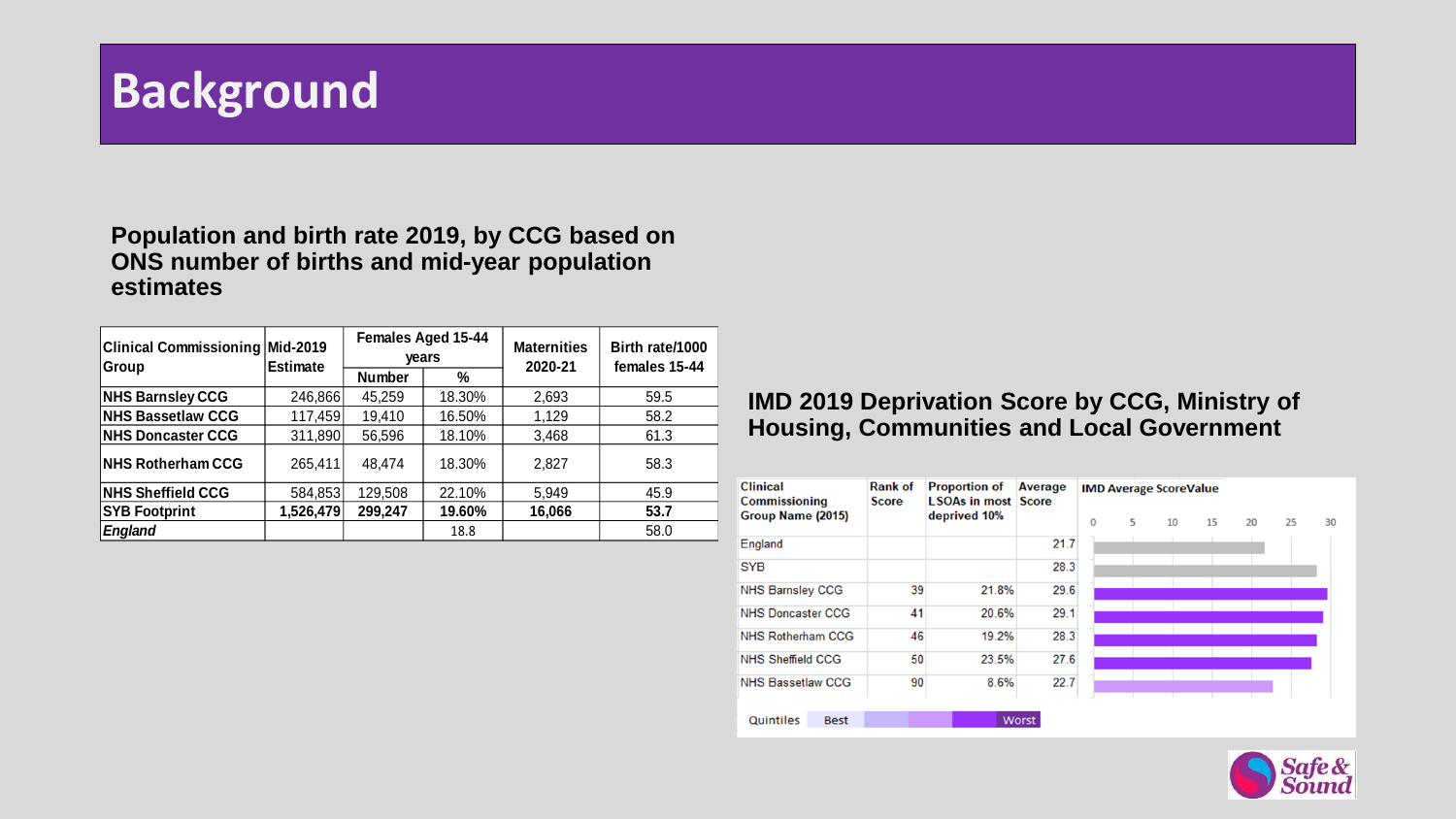## **Background**

| Local Authority   | White  | Mixed | Asian | <b>Black</b> | Other | <b>BAME</b> (inc. |
|-------------------|--------|-------|-------|--------------|-------|-------------------|
|                   |        |       |       |              |       | Other)            |
| <b>Barnsley</b>   | 97.60% | 0.80% | 0.80% | 0.60%        | 0.20% | 2.40%             |
| <b>Bassetlaw</b>  | 97.10% | 1.10% | 1.20% | 0.50%        | 0.20% | 3.00%             |
| <b>IDoncaster</b> | 94.60% | 1.40% | 2.80% | 0.80%        | 0.40% | 5.40%             |
| <b>Rotherham</b>  | 92.60% | 1.30% | 4.60% | 0.90%        | 0.50% | 7.30%             |
| Sheffield         | 81.40% | 3.20% | 8.80% | 4.10%        | 2.50% | 18.60%            |
| <b>SYB</b>        | 89.90% | 1.90% | 5.00% | 2.00%        | 1.20% | 10.10%            |
| England           | 84.50% | 2.90% | 8.70% | 4.30%        | 1.40% | 17.30%            |

### **Ethnicity of the SYB Population, All ages, Persons**

### **PHE Fingertips: Deliveries to mothers from Black and Minority Ethnic Groups CCGs 2019/20**

| Measure                                                                       |     | England | <b>SYB</b> |       |       |       | Barnsley   Bassetlaw   Doncaster   Rotherham   Sheffield |        |
|-------------------------------------------------------------------------------|-----|---------|------------|-------|-------|-------|----------------------------------------------------------|--------|
| Deliveries to mothers from Black                                              | Num |         | 2425       | 105   | 45    | 310   | 310                                                      | 1655   |
| and Minority Ethnic groups                                                    | %   | 20.78   | 15.00%     | 3.9   | 4.21  | 9.28  | 11.61                                                    | 28.36  |
| % Population from Black and<br>Minority Ethnic Groups (all ages,<br>(persons) | %   | 17.30%  | 10.10%     | 2.40% | 3.00% | 5.40% | 7.30%                                                    | 18.60% |

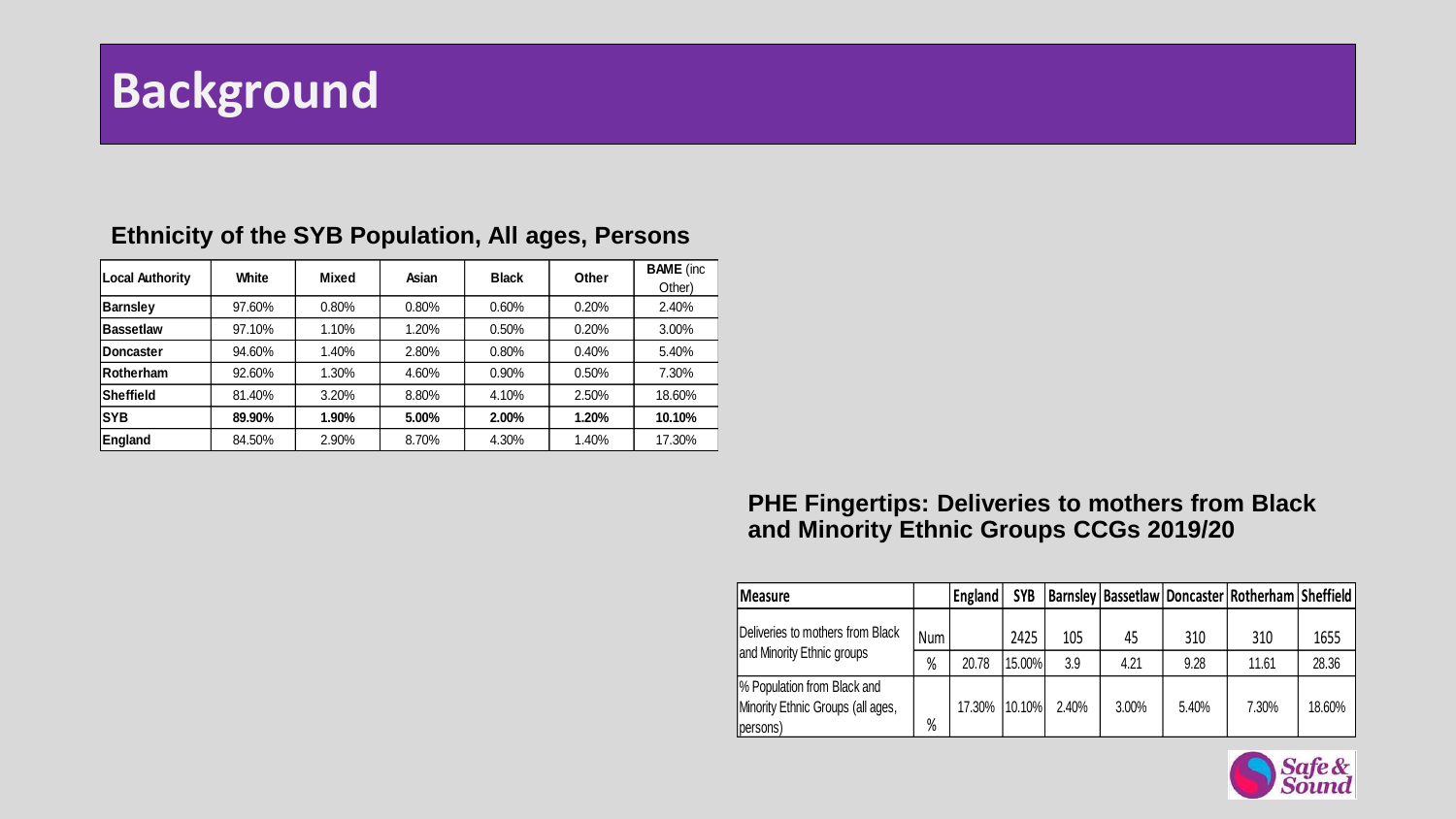LA Ward profile for Rotherham East ward reports:

- Rotherham East has the highest proportions of BAME residents (29.7%)
- Highest rates of child poverty in Rotherham at twice the national average
- Higher rates of low birth-weight births and deliveries to teenage mothers than England and Rotherham average
- High rates of poor health and disability with 10.1% rating their health as bad or very bad

<https://www.rotherham.gov.uk/downloads/file/608/rotherham-east-ward-profile>

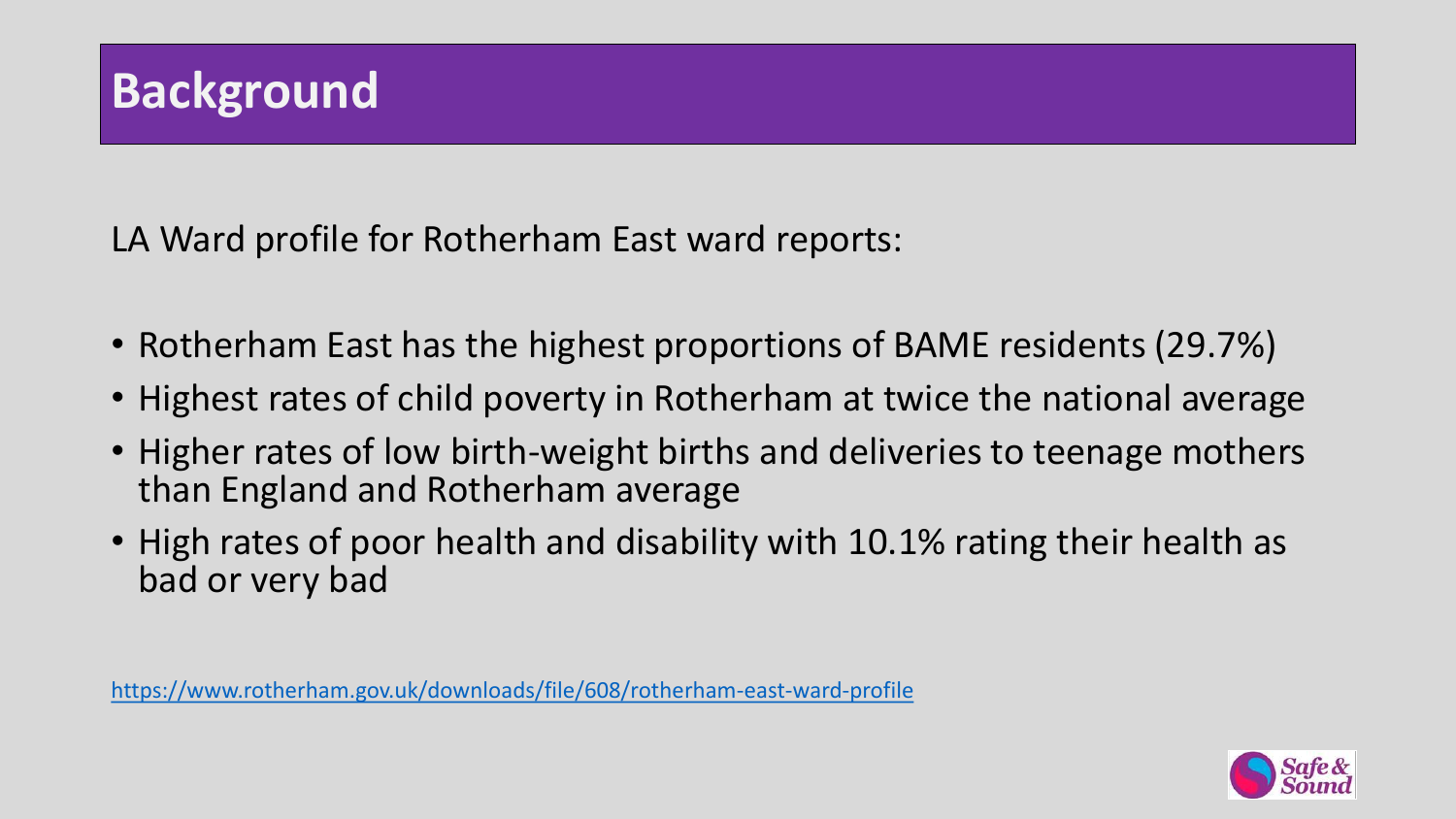### watermty **Maternity Service**

Maternity Service includes:

- Community Midwifery inc Continuity of Carers Teams
- Greenoaks / Early Pregnancy Assessment Unit
- Labour Ward
- Wharncliffe (antenatal and postnatal)
- Specialist Midwives

### **Workforce**

- 112 WTE midwives in post
- 24.99 WTE support workers in post
- 26.76 WTE medical staff in post
- 14 birthing rooms, all with en-suite facilities
- A birthing pool
- An antenatal and postnatal ward
- A high-dependency room on the labour ward
- Homebirth Service
- ITU care in Labour
- Specialist Care Baby Unit
- 24 hour consultants are available
- 24 hour epidural service
- Midwives who specialise in a range of areas from teenage pregnancy to diabetes

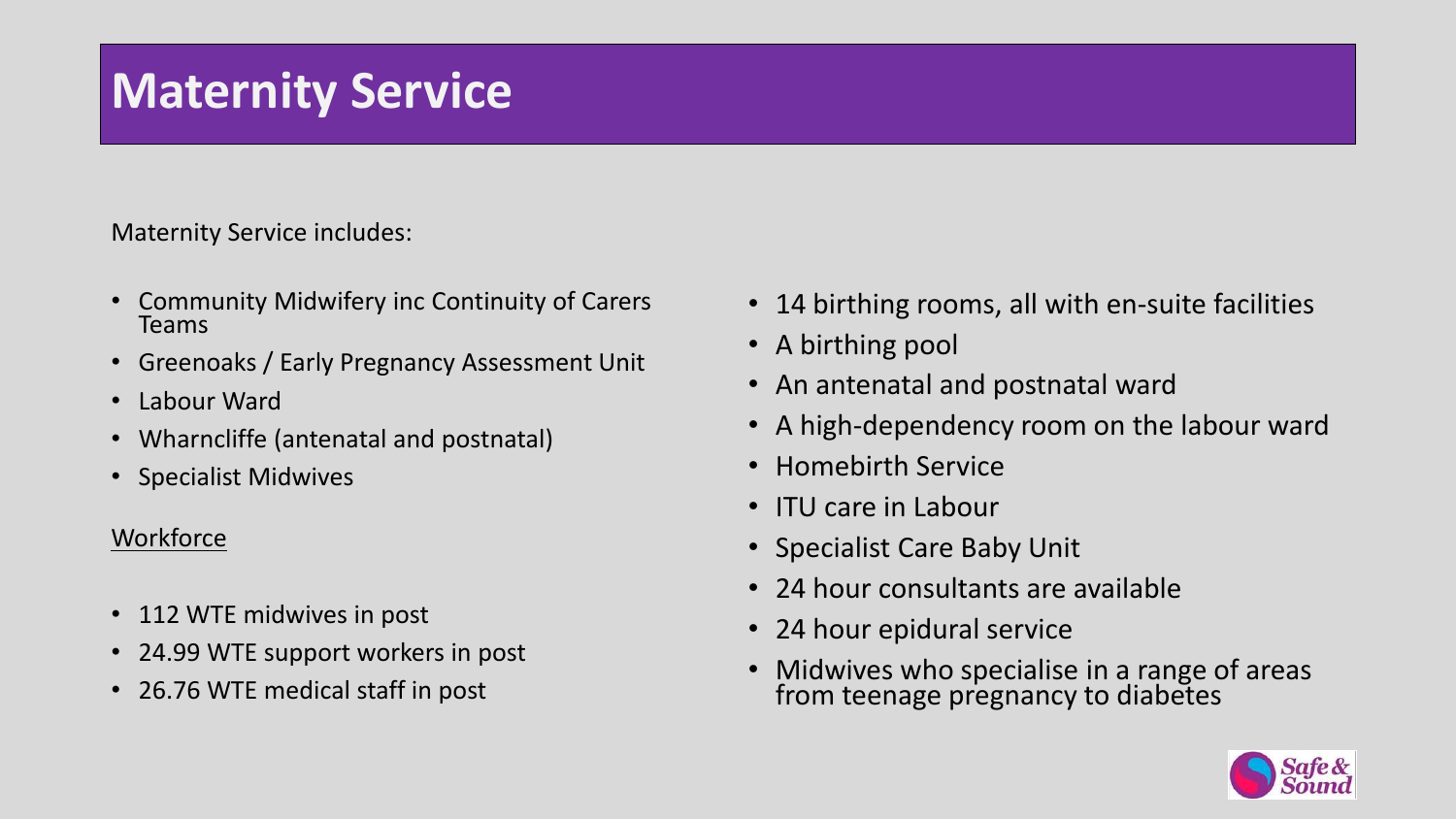## **Continuity of Carer**

- A recommendation of Better Births and the commitments of the NHS Long Term Plan, is the ambition for the NHS in England is for Continuity of Carer to be the default model of care for maternity services, and available to all pregnant women in England. Where safe staffing allows – with rollout prioritised to those most likely to experience poorer outcomes first. **March 2023**
- TRFT team rollout
	- Willow March 2019
	- Poplar September 2019
	- Maple May 2020
- Point prevalence 41%

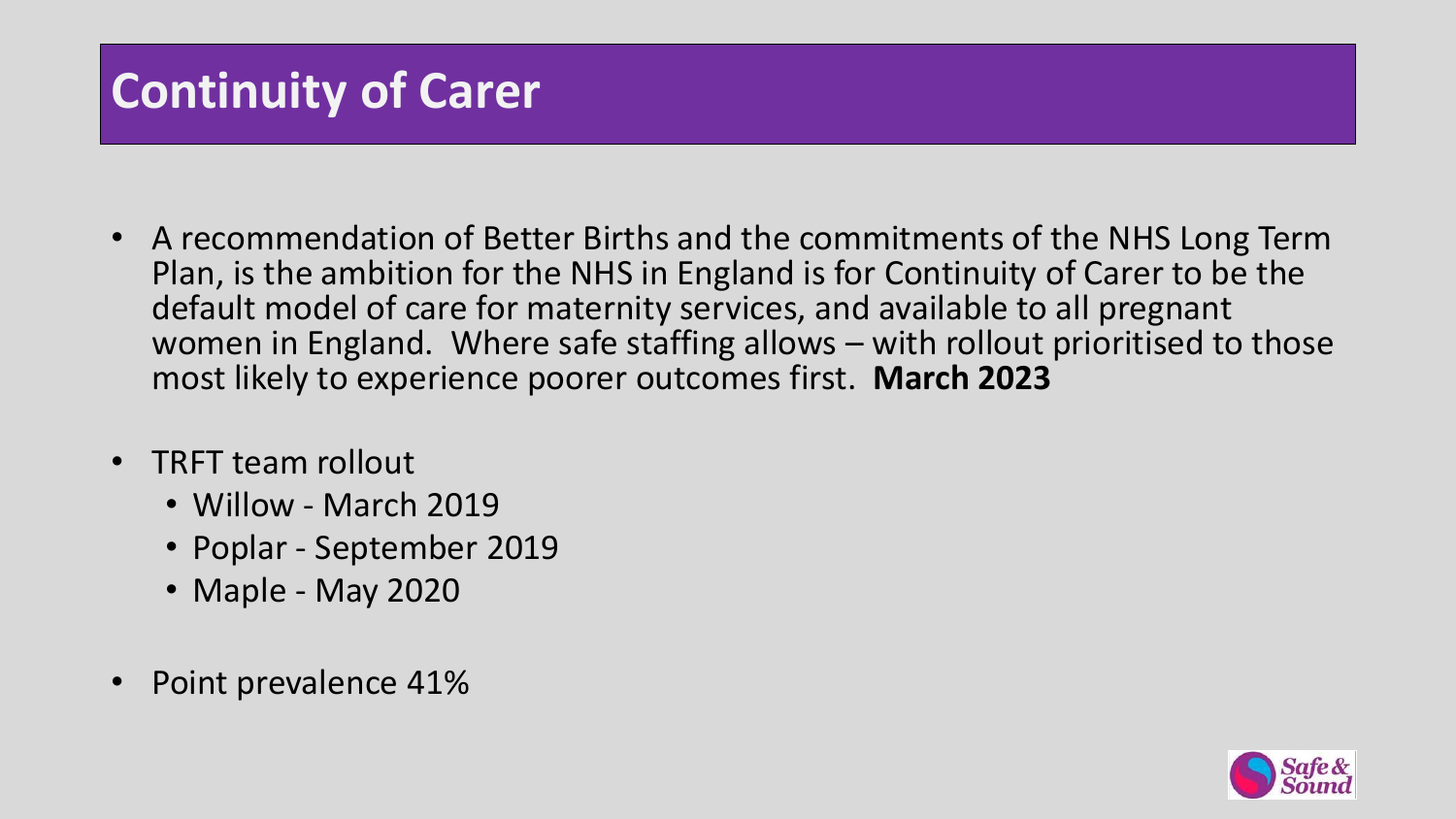## **Continuity of Carer Prevalence**

### Service reconfigured November 2021





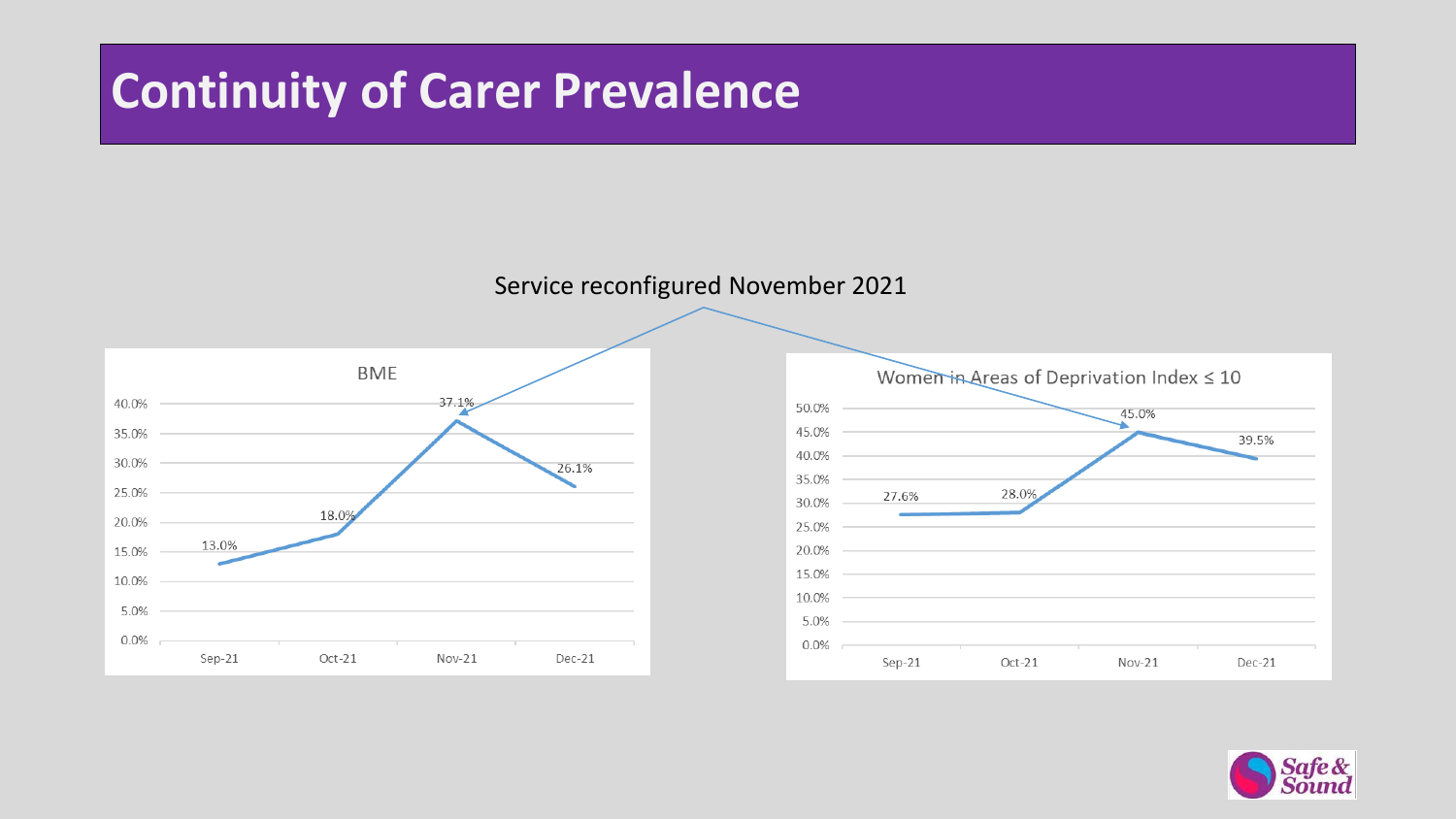



- Inspection June 2021 Report September 2021
- Rating Good

| <b>Safe</b> | <b>Effective</b> | Caring | <b>Responsive</b> | <b>Well-Led</b> |  |
|-------------|------------------|--------|-------------------|-----------------|--|
| Good        | Good             | Good   | Good              | Good            |  |

- Actions 4 Must Do, 2 Should Do
- 31<sup>st</sup> July 2021 58% of Trusts were rated good, 37% requires improvement, 4% inadequate, 1% outstanding

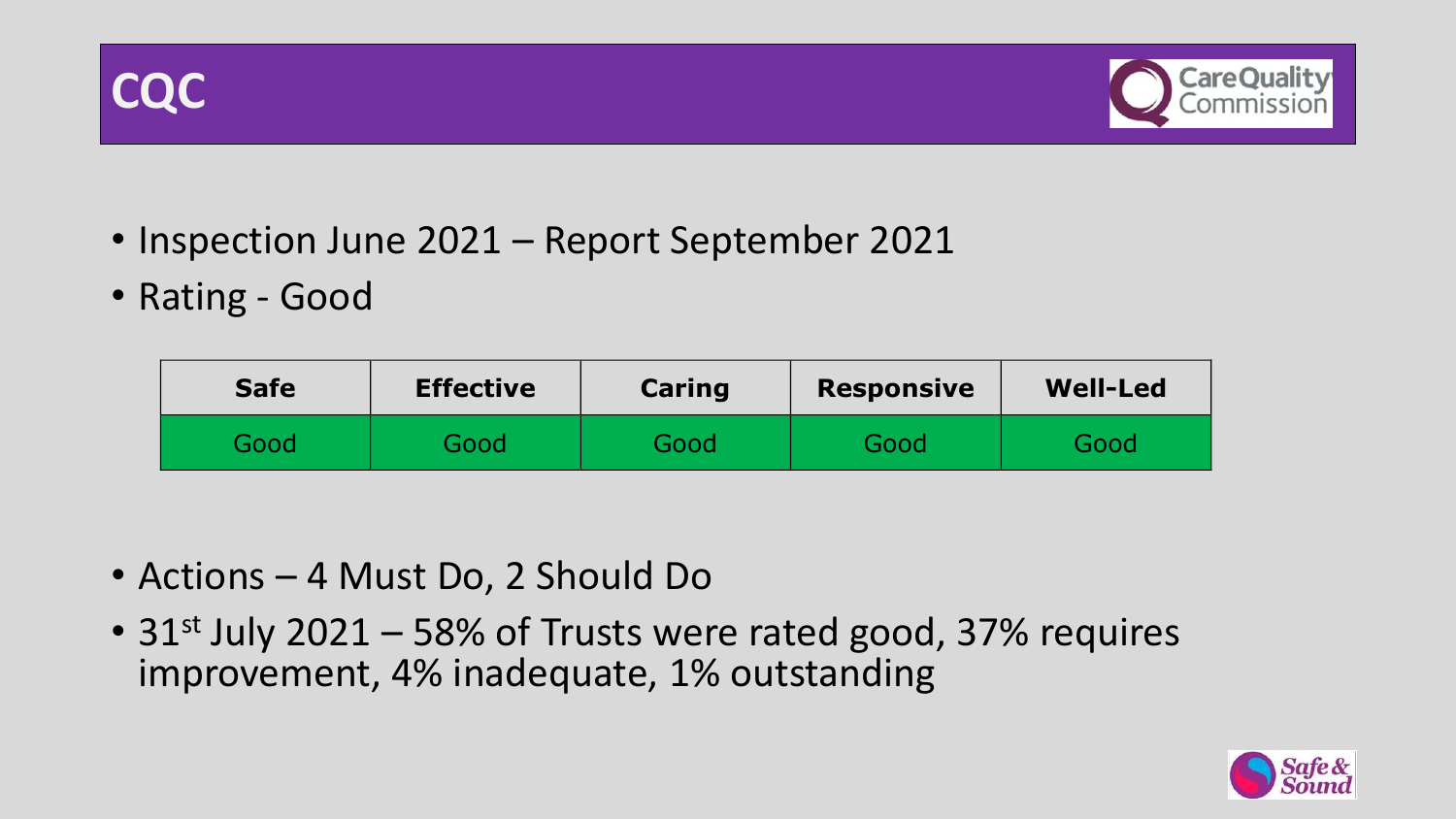## **CQC In-Patient Survey (Published 9th February 2022)**

#### **Respondents and response rate**

- 150 The Rotherham NHS Foundation Trust patients responded to the survey
- The response rate for The Rotherham NHS Foundation Trust was 50.34%

#### **Banding**

- **Better**
- Your trust's results were much better than most trusts for **5** questions.
- Your trust's results were better than most trusts for **18** questions.
- Your trust's results were somewhat better than most trusts for **8** questions.
- **Worse**
- Your trust's results were much worse than most trusts for **0** questions.
- Your trust's results were worse than most trusts for **0** questions.
- Your trust's results were somewhat worse than most trusts for **0** questions.
- **Same**
- Your trust's results were about the same as other trusts for **19** questions.

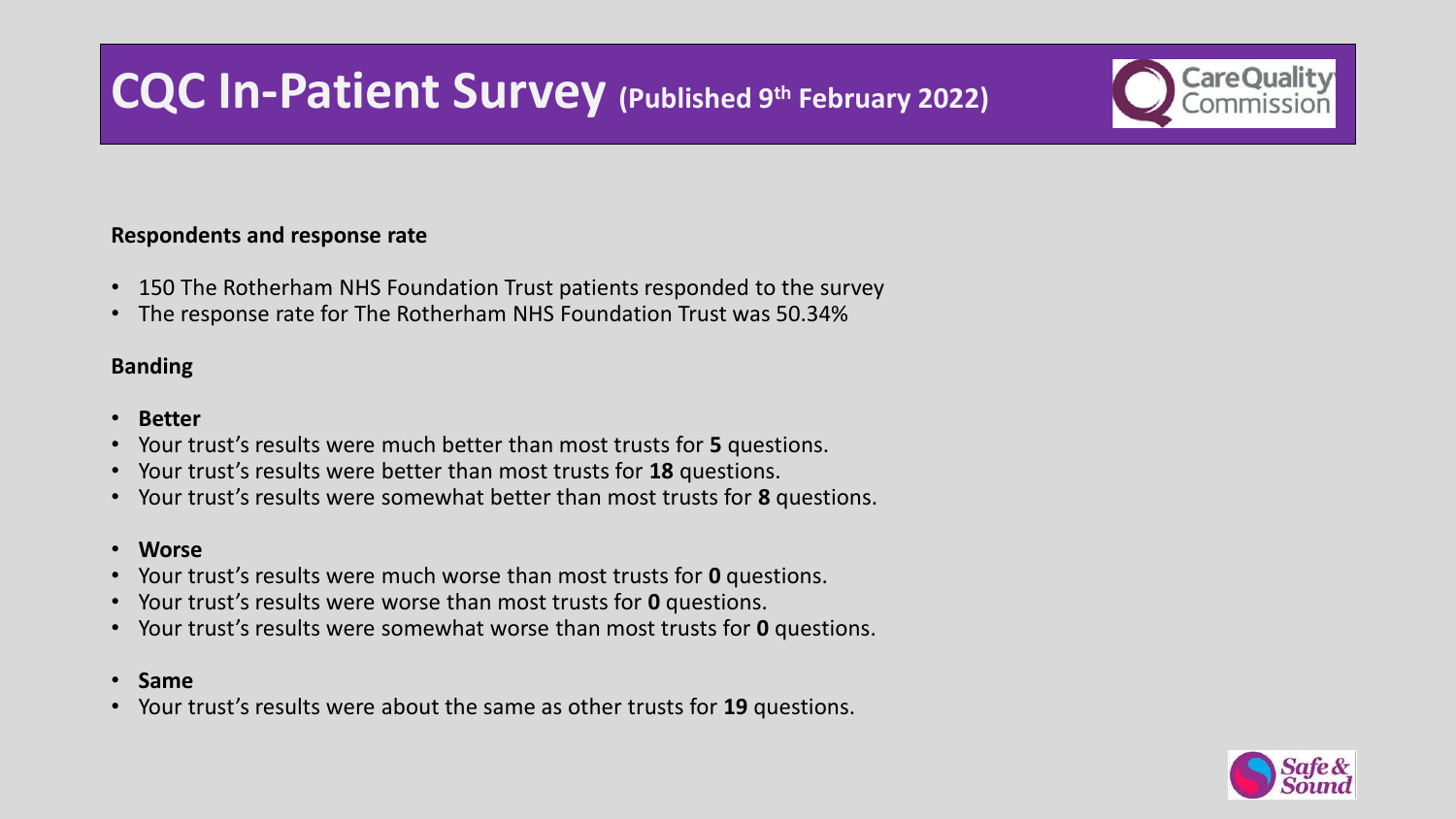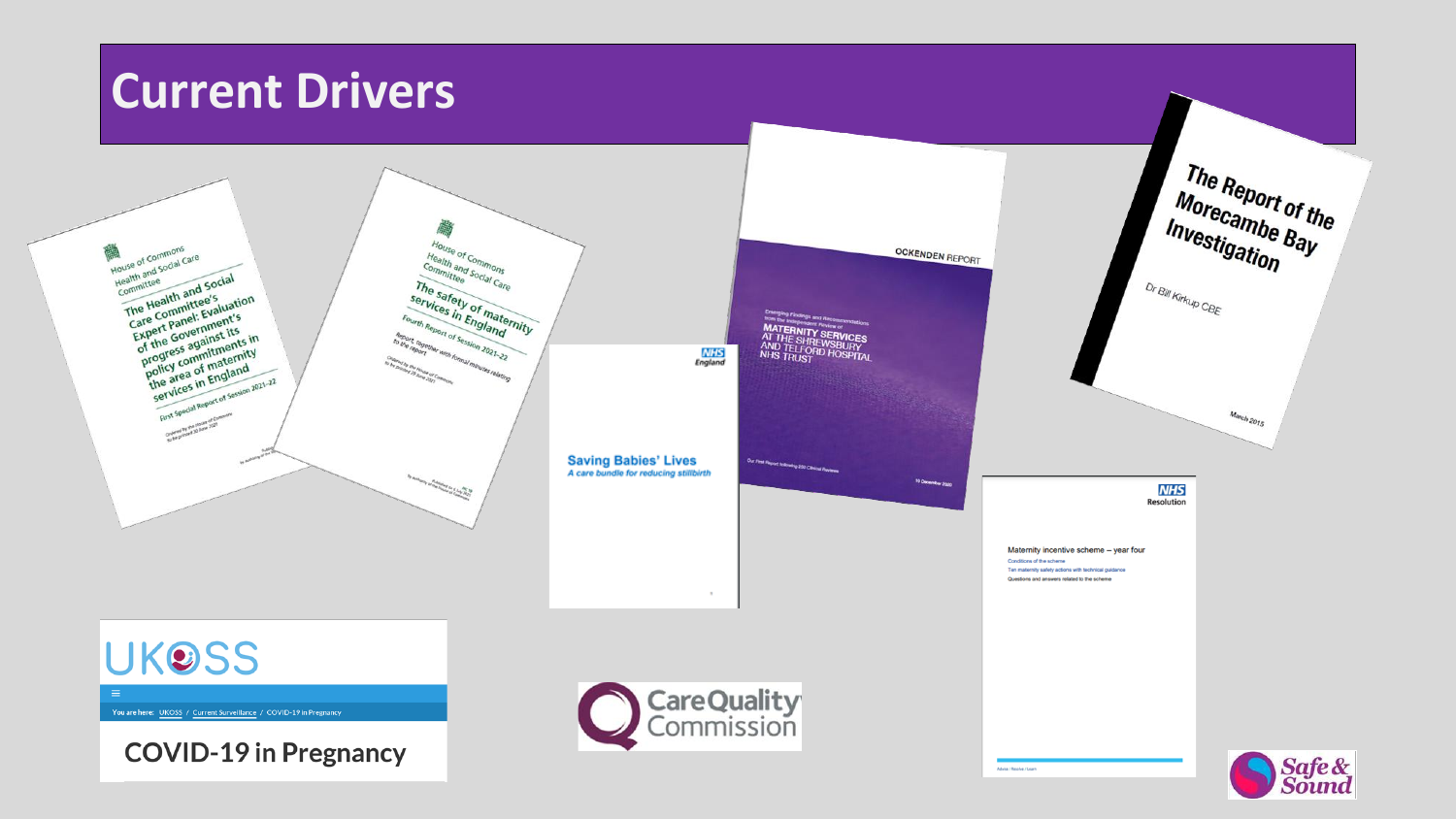

- Report published in December 2020
- Trusts required to respond on 12 priorities with a commitment to 7 immediate and essential actions



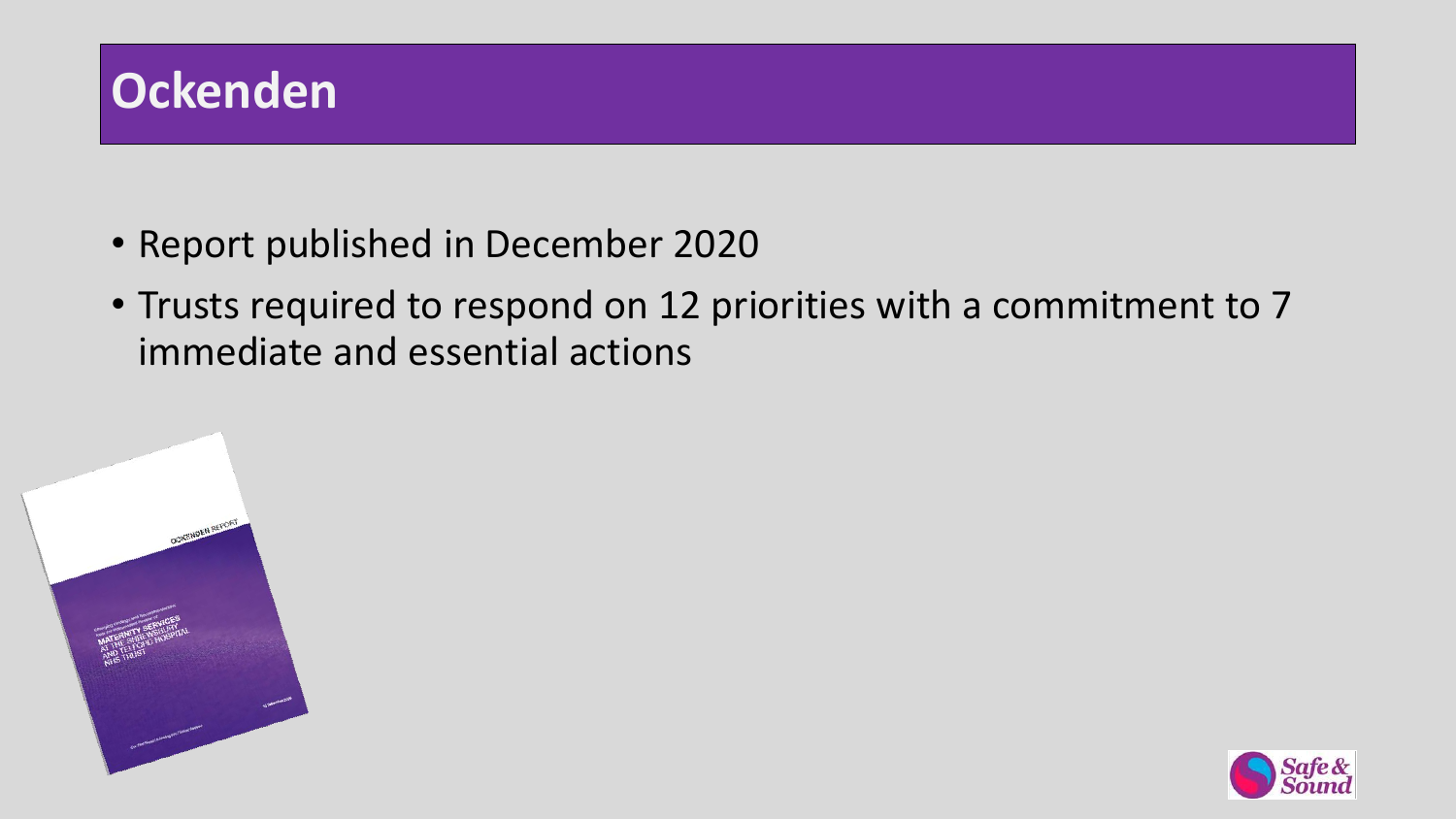## **Maternity Voices Partnership**





Call 119 or go online to www.nho.uk/conditions/ Covid-19 immunikation coronaulrus-covid-ré/coronautrus-vaccination/ to register for your vaccination appointment. You can also attend walk in, mobile or pop up vaccination clinics in your arcs.





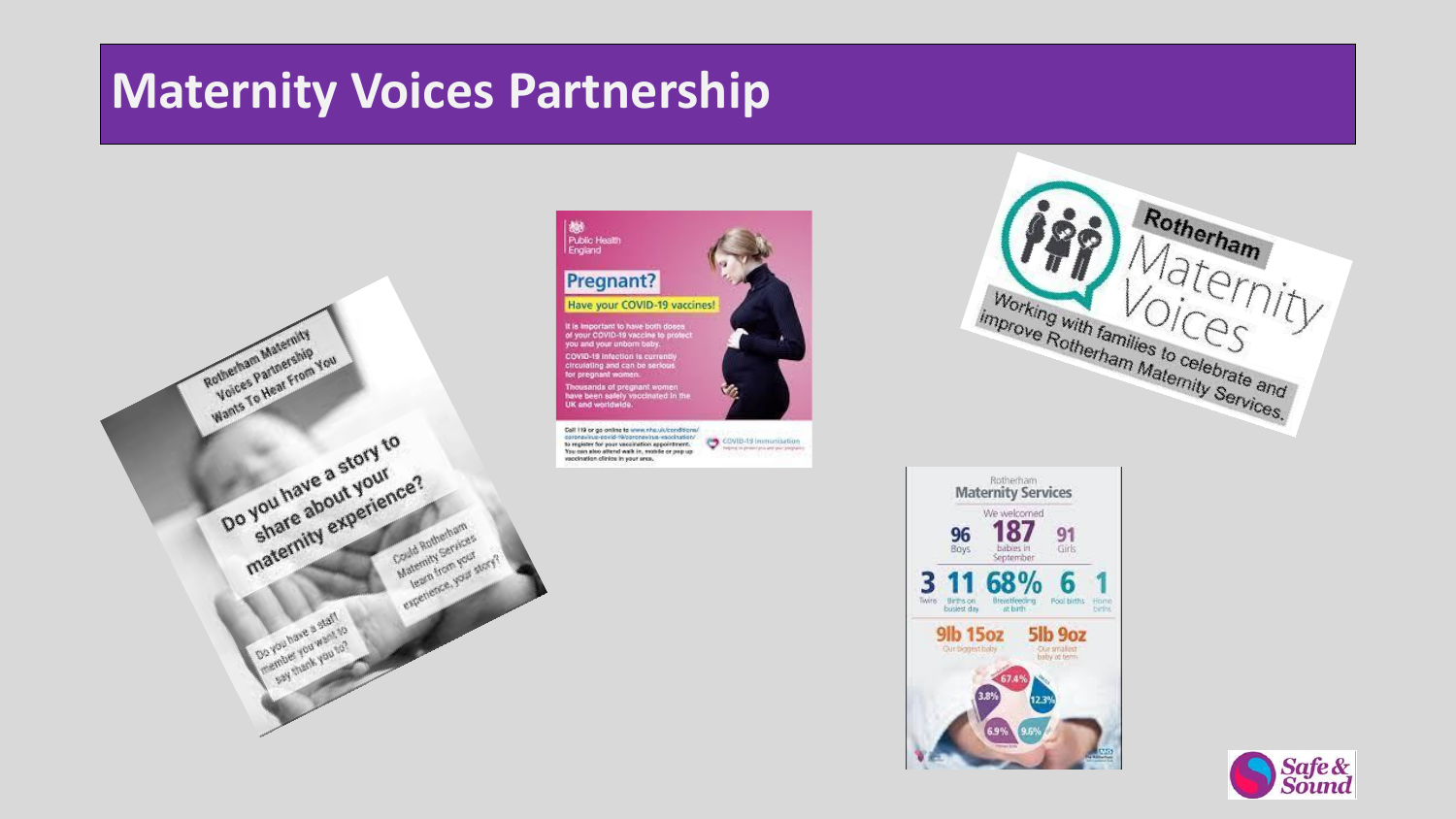

- Workforce inc Attrition
- Pressure from National Drivers / Scrutiny
- Demographics
- Expectations
- Capacity

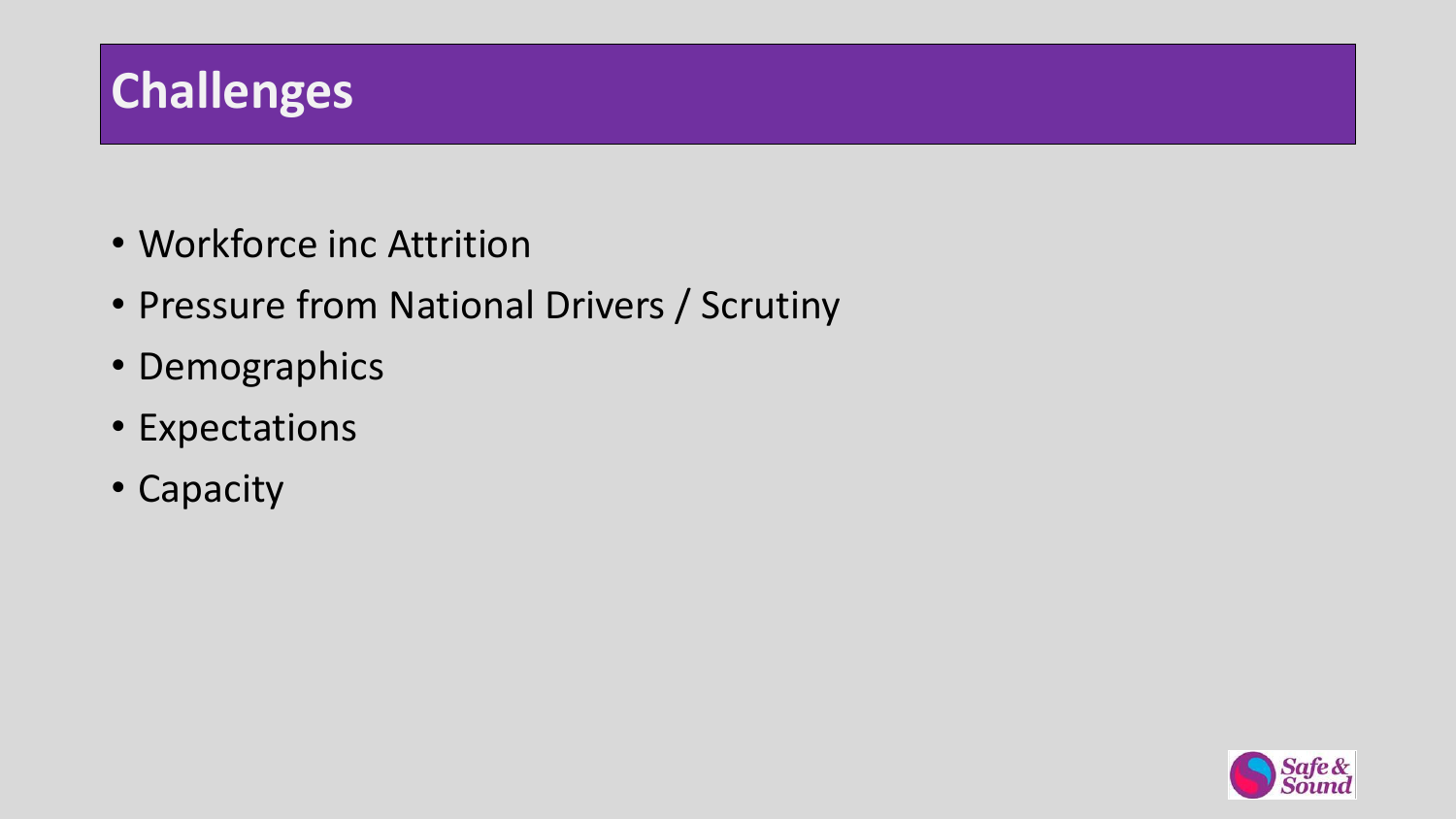## **Proud Moments**

- CQC rating
- CQC in-patient survey
- Trust Chairman's Award 2021
- Response to Covid-19
- Continuity of Carer
- Home birth rate
- Refurbishment
- Staff survey 2020 top 5 out of 12 providers
- Early implementer for Pre-Term Clinic
- Maternal Mental Health